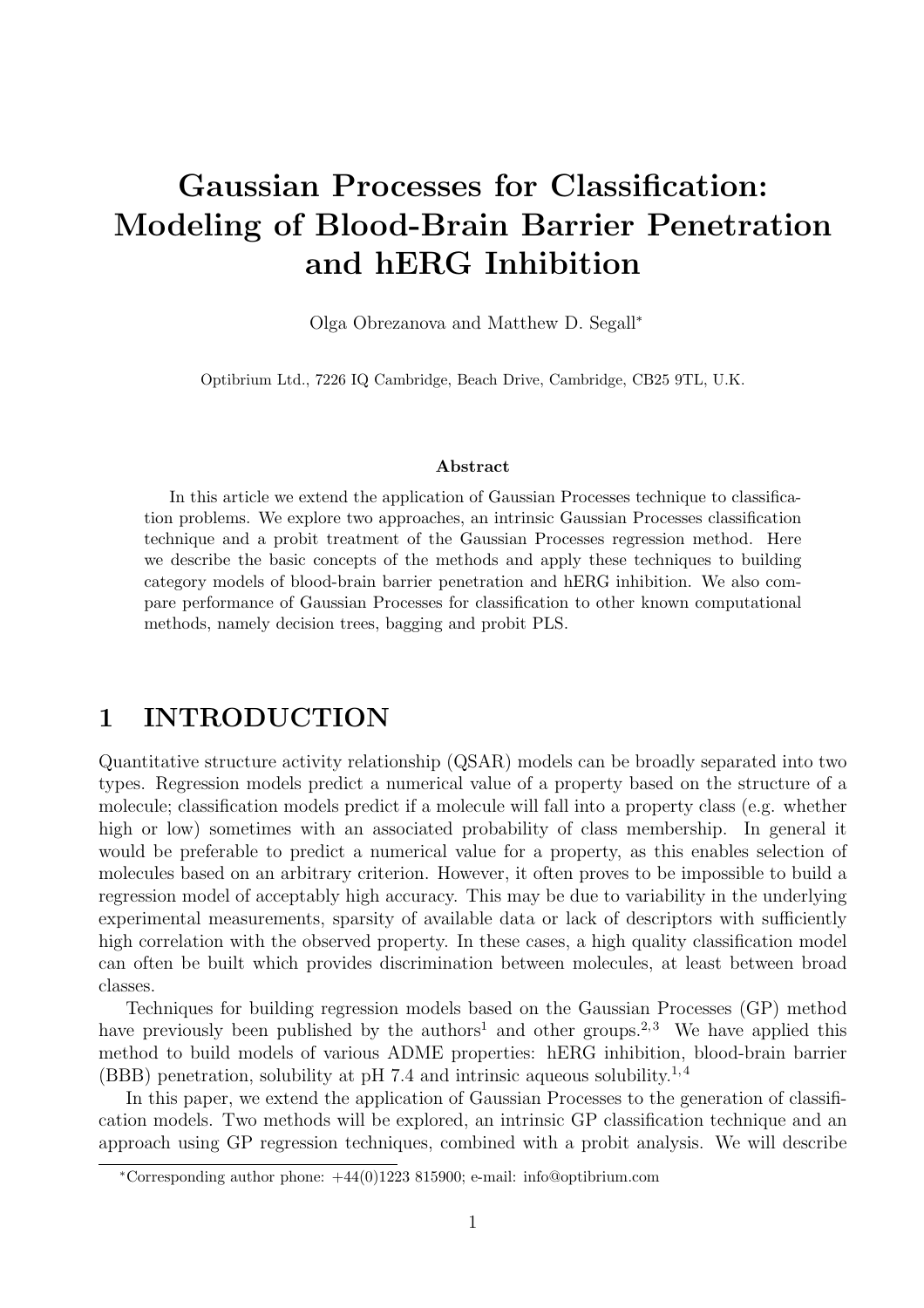the underlying theory and compare the performance of these two methods with other classification techniques using two example data sets, a blood-brain barrier classification previously published by Zhao *et al.*<sup>5</sup> and hERG inhibition. A different approach for classification using Gaussian Processes was recently used by Schwaighofer *et al.* to model metabolic stability.<sup>6</sup>

The underlying theory and resulting equations for the GP classification methods, an outline of the other common methods applied for comparison, the details of the data and the metrics used to assess the quality of the models are described in Section 2. Section 3 details results for the two example data sets and compares the GP methods with other methods. Finally, Section 4 summarizes the results of this study and draws some conclusions.

# 2 METHODS AND DATA

### 2.1 Gaussian Processes Binary Classifier

Here we will briefly describe the underlying method for generating classification models using GPs and give the final formulae to enable the reader to implement this technique. For detailed discussions and derivation of the formulae we refer the reader to the recent book by Rasmussen and Williams<sup>7</sup> and the work of Gibbs and Mackay.<sup>8</sup>

The classification problem may be defined as follows. Let  $\mathbf{X} = {\mathbf{x}^{(n)}}_{n=1}^N$  be the matrix of molecular descriptors for the molecules in the training set, where  $\mathbf{x}^{(n)} = \{x_i^{(n)}\}_{i=1}^K$  is the vector of descriptors associated with molecule n. Let  $\mathbf{Y} = \{Y^{(n)}\}_{n=1}^N$  be the corresponding vector of class labels  $(-1 \text{ or } +1)$  for molecules in the training set. Here N is the number of compounds in the training set and  $K$  is the number of descriptors. We wish to model the probability distribution of the class label y for a molecule given its descriptor vector **x**,  $p(y|\mathbf{x})$ .

#### 2.1.1 Theoretical Foundation

To apply GPs to a classification problem we need to identify a variable which can be assigned a GP prior. The class labels are not suitable for this purpose, therefore we introduce a latent function  $f(\mathbf{x})$  to which we can assign a GP prior and use a regression treatment to model  $f(\mathbf{x})$ . This function then can be "squashed" by passing it through the logistic response function

$$
g(f) = \frac{1}{1 + \exp(-f)}\tag{1}
$$

to obtain the class probability:

$$
p(y = +1|\mathbf{x}) = g(f(\mathbf{x})) = \frac{1}{1 + \exp(-f(\mathbf{x}))}.
$$
 (2)

This is illustrated in Figure 1 for a one-dimensional input space. It should be noted that the latent function  $f(\mathbf{x})$  will never be directly observed, it will ultimately be integrated out.

The latent function  $f(x)$  follows a GP described by covariance function  $C(\mathbf{x}^{(n)}, \mathbf{x}^{(m)})$ . In this work we have used a squared exponential covariance function.

The inference steps can be briefly described as follows. First, we obtain the posterior distribution for the latent function value  $f^*$  at a new point  $\mathbf{x}^*$ , given all of the training data

$$
p(f^*|\mathbf{X}, \mathbf{Y}, \mathbf{x}^*) = \int p(f^*|\mathbf{X}, \mathbf{x}^*, \mathbf{f}) \, p(\mathbf{f}|\mathbf{X}, \mathbf{Y}) \, \mathrm{d}\mathbf{f},\tag{3}
$$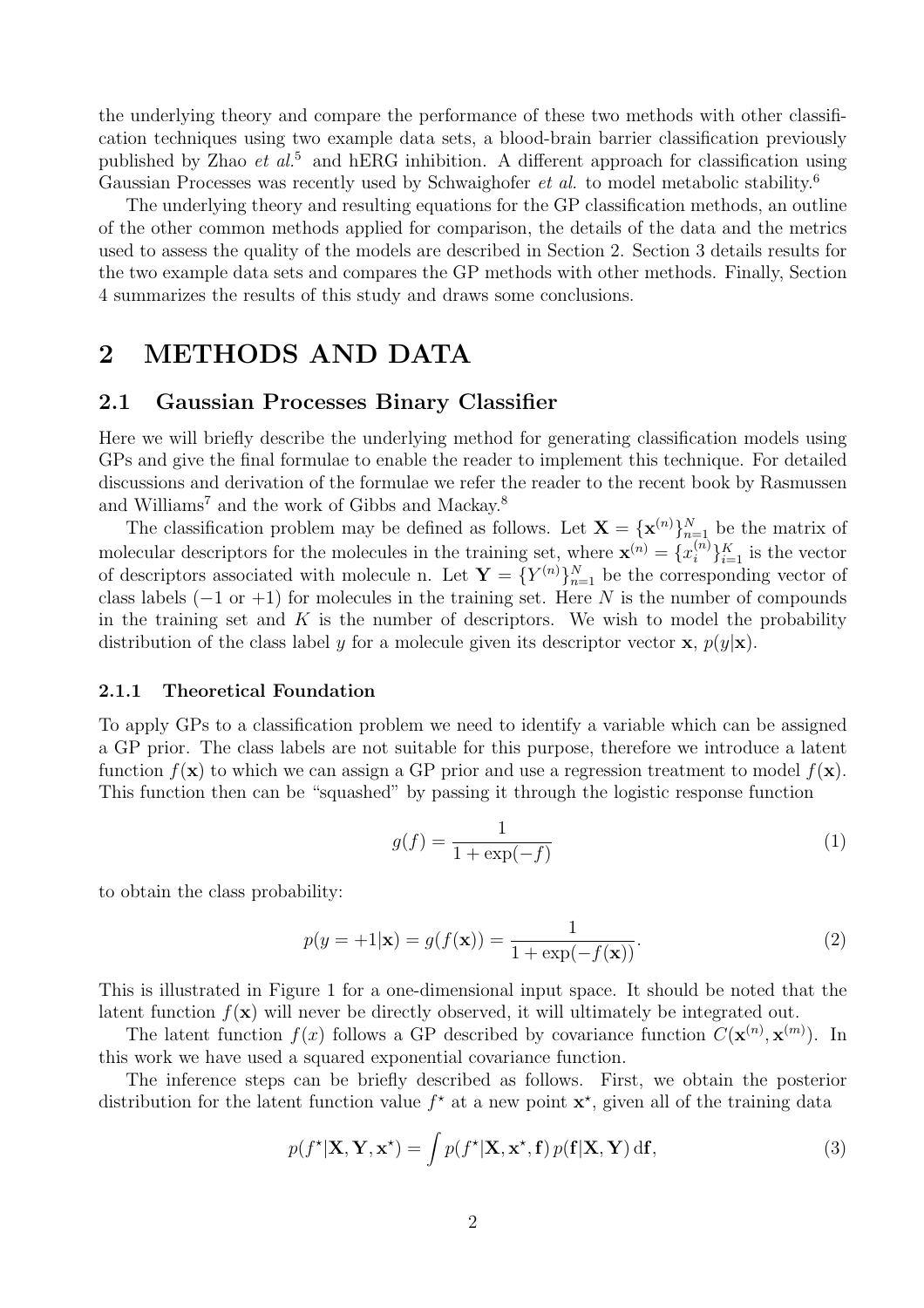

Figure 1: Graphical illustration to Gaussian Processes classification for the case of a onedimensional descriptor space. Graph (a) shows a latent function drawn from a Gaussian Process. Graph (b) shows the result of "squashing" this function through the logistic response function (eq 1) to obtain the class membership probability.

where the posterior over the latent variables can be obtained by Bayes' rule

$$
p(\mathbf{f}|\mathbf{X}, \mathbf{Y}) = \frac{p(\mathbf{Y}|\mathbf{f}) \, p(\mathbf{f}|\mathbf{X})}{p(\mathbf{Y}|\mathbf{X})}.\tag{4}
$$

Next we use the posterior distribution for  $f^*$  (eq 3) and integrate over the logistic response function (eq 2) to obtain the probability of class membership:

$$
p(y = +1|\mathbf{x}^{\star}) = \int g(f^{\star})p(f^{\star}|\mathbf{X}, \mathbf{Y}, \mathbf{x}^{\star}) \, \mathrm{d}f^{\star}.
$$
 (5)

In the case of a regression problem, all distributions are Gaussian and all integrals can be treated analytically. This is not the case for a classification problem; the likelihood in eq 3 is non-Gaussian and that makes the integral analytically intractable. Therefore, approximation methods for integrals must be used. Two such methods are described by Rasmussen and Williams<sup>7</sup> and one of these approaches, the method of 'expectation propagation' was used by Schwaighofer *et al.* in modeling metabolic stability.<sup>6</sup> In this work we have used the method of variational lower and upper bounds suggested by Gibbs and Mackay.<sup>8</sup> They obtain upper and lower bounds for the unnormalized posterior density  $p(Y|f)p(f)$  (see eq 4). These bounds are parameterized by variational parameters which are optimized to achieve the tightest possible fit. The bounds can then be used to derive approximations for the posterior distribution of  $f^*$ (eq 3) and for the class probability (eq 5).

#### 2.1.2 Final Formulae

For the sake of computational efficiency, we have used only the lower bound approximation in our implementation. The final formulae are summarized below. The details of the derivation of the formulae can be found in Gibbs and Mackay.<sup>8</sup>

As a covariance function (to impose a prior on latent variables) we have used a squared exponential covariance function:

$$
C(\mathbf{x}^{(n)}, \mathbf{x}^{(m)}) = \theta_1 \exp\left[ -\frac{1}{2} \sum_{i=1}^{K} \left( x_i^{(n)} - x_i^{(m)} \right)^2 / r_i^2 \right] + \theta_2 + \varepsilon \delta_{nm}, \tag{6}
$$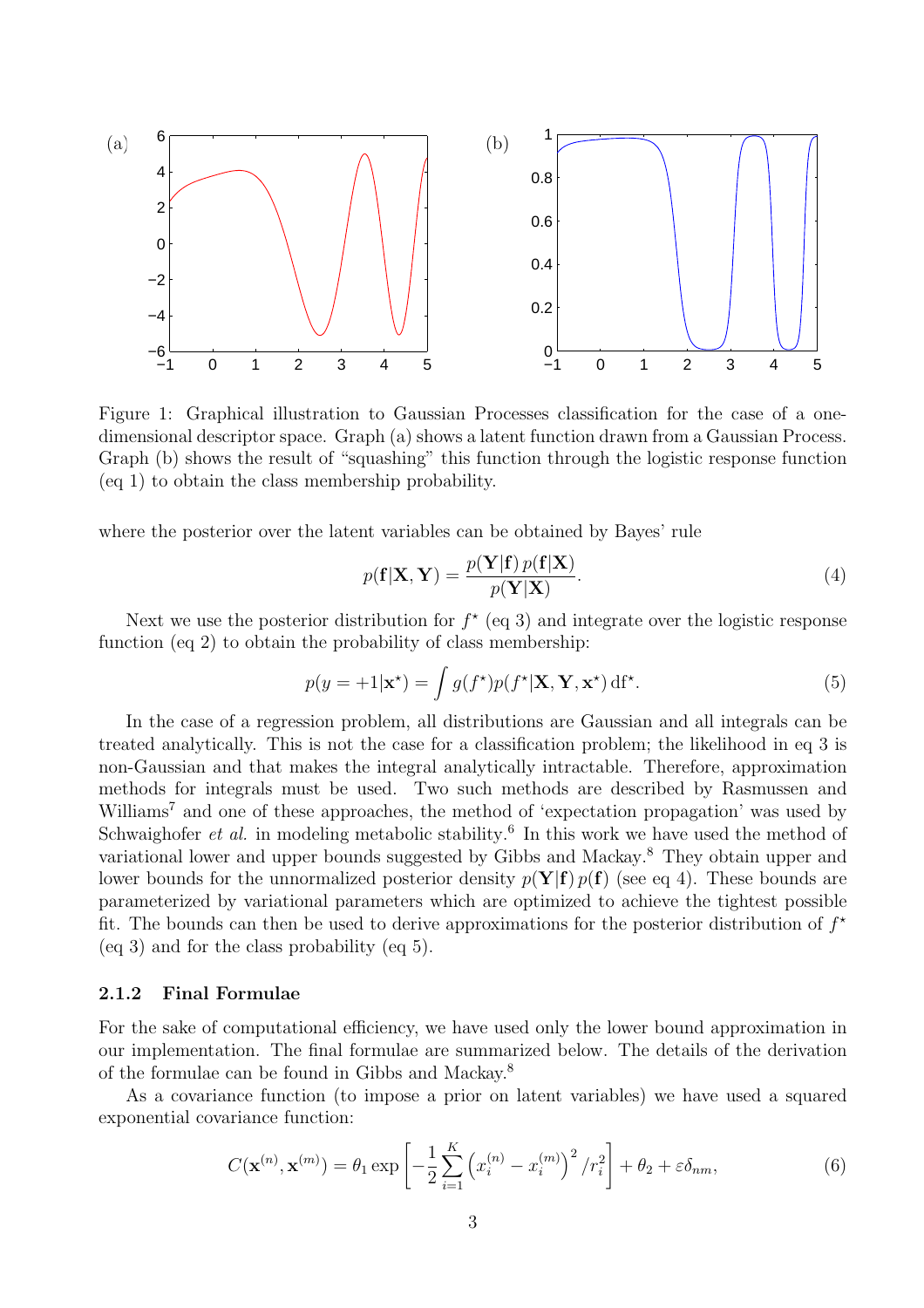where  $\theta_1$ ,  $\theta_2$  and  $\{r_i\}_{i=1}^K$  are hyperparameters. We assume the latent variables to be noise free, but to make the matrix computations well-conditioned we added the term  $\varepsilon \delta_{nm}$ , where  $\delta_{nm} = 1$ if  $n = m$ , and  $\delta_{nm} = 0$  otherwise, and  $\varepsilon$  is a small number (for example,  $\varepsilon = 0.1$ ).

The lower bound approximation for the posterior distribution  $f^*$  for a new point  $\mathbf{x}^*$  is a Gaussian distribution with mean a and variance  $\sigma^2$ ;

$$
a = \frac{1}{2} \mathbf{k}^T \mathbf{H}^{-1} \mathbf{Y} \tag{7}
$$

$$
\sigma^2 = C(\mathbf{x}^*, \mathbf{x}^*) - 2\mathbf{k}^T \mathbf{H}^{-1} \mathbf{\Lambda} \mathbf{k}, \tag{8}
$$

where the vector **k** with components  $k_n = C(\mathbf{x}^*, \mathbf{x}^{(n)})$  describes the similarity of the new molecule to the ones in the training set,  $C$  is the covariance function (eq 6),

$$
\mathbf{H} = \mathbf{I} + 2\mathbf{\Lambda}\mathbf{C},\tag{9}
$$

and C is the covariance matrix.  $\Lambda$  is a diagonal matrix depending on variational parameters  $\nu_n$   $(n = 1...N)$ , its elements are defined in the following way:

$$
\Lambda_{nn} = \frac{g(\nu_n) - 0.5}{2\nu_n},
$$
\n(10)

where  $g(\nu)$  is the sigmoid function from eq 1.

This approximation to the posterior distribution for latent variable  $f^*$  and eq 5 are then used to derive the probability of a new compound  $\mathbf{x}^*$  belonging to class  $+1$ :

$$
p(y = +1|\mathbf{x}^*) = g\left(a/\sqrt{1+\pi\sigma^2/8}\right). \tag{11}
$$

A compound is assigned to the class with the highest probability. As this is a binary classification problem, this is equivalent to a probability threshold of 0.5.

#### 2.1.3 Optimization of Hyperparameters and Variational Parameters

Learning a GP classifier means finding hyperparameters  $\theta_1$ ,  $\theta_2$  and  $r_i$   $(i = 1...K)$  and variational parameters  $\nu_n$   $(n = 1...N)$ . The variational parameters are optimized to ensure that the lower bound on  $P(Y|X, \Theta)$  is as tight bound as possible. The hyperparameters of the covariance function should be set to their most probable values given the data. This can be achieved by optimizing a normalizing constant in eq 4.

In summary, the optimal values of hyperparameters and variational parameters can be found by maximizing the following function:

$$
\log Z = \sum_{n} G(\nu_n) + \frac{1}{8} \mathbf{Y}^T \mathbf{C} \mathbf{H}^{-1} \mathbf{Y} - \frac{1}{2} \log \det(\mathbf{I} + 2\mathbf{\Lambda} \mathbf{C}),\tag{12}
$$

where

$$
G(\nu_n) = \log(g(\nu_n)) + 0.5\nu_n(g(\nu_n) - 1.5). \tag{13}
$$

We have used the conjugate gradient method with the Polak-Ribiere formula<sup>9</sup> to optimize the function  $\log Z$  (eq 12).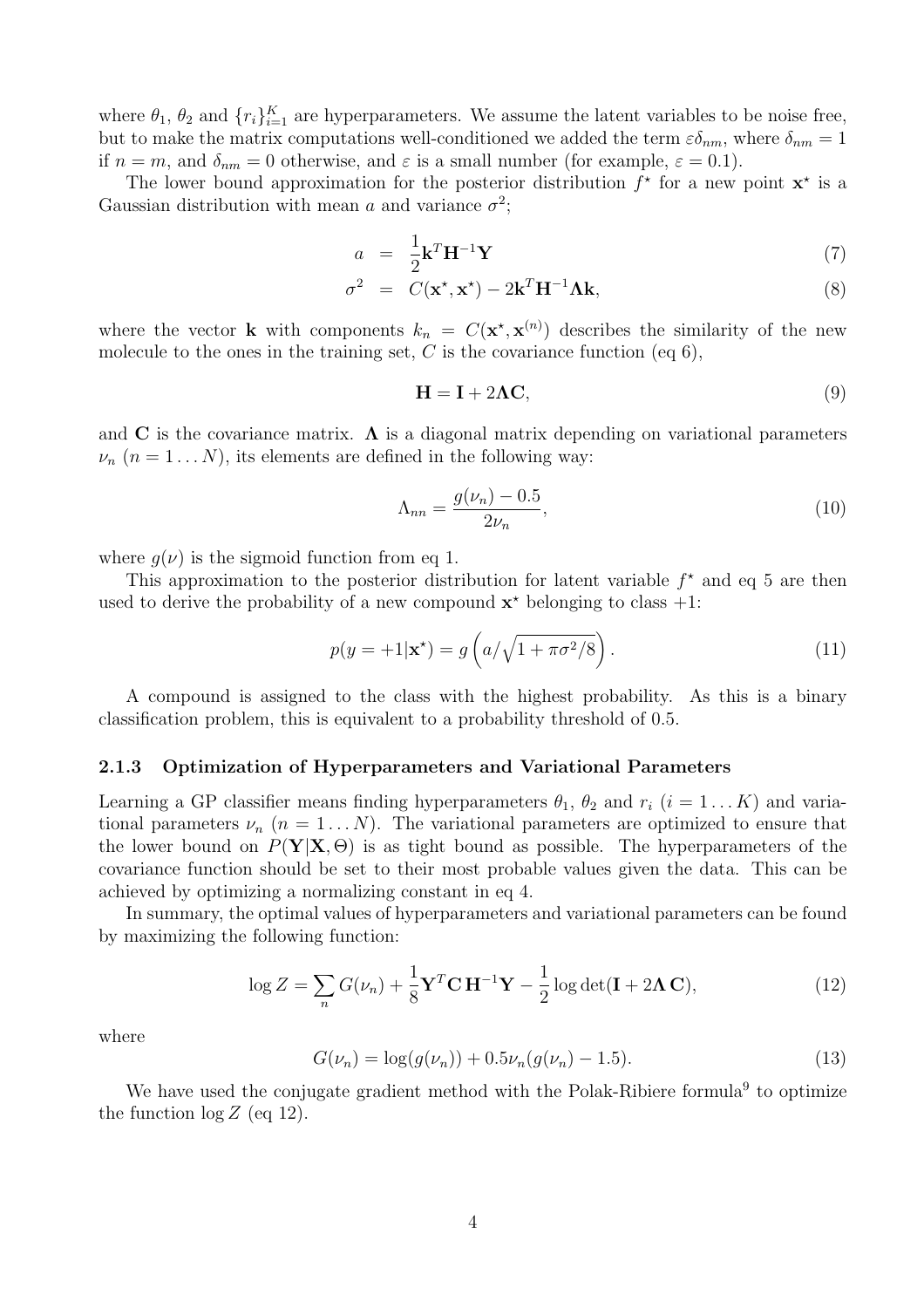## 2.2 Probit Gaussian Processes

In the previous section we described an intrinsic binary classification technique. However, we can also use GP regression to directly build a continuous model of the property class variable and then apply a probit transformation to predictions to assign new molecules to a class. This idea is similar to the approach in Section 2.1 where we applied a logistic transformation to the latent function to obtain class membership probabilities (eqs 1, 2). We have described GP regression techniques in our previous work. $^{1,4}$ 

The details are as follows. A GP model is built of the class labels  $Y$  which each take values  $-1$  or  $+1$  (any numerical values could be used in principle, for example  $0/1$ ). Let us denote the model prediction for a new point  $\mathbf{x}^*$  by  $a^*$  and the standard deviation in the prediction by  $\sigma^*$ . For GP models this uncertainty is calculated by the model and is individual to each molecule.

In the most simple case, ignoring uncertainty in prediction, the class membership can be assigned by applying a threshold to the predictions. In the case of  $-1$ ,  $+1$  labels it is appropriate to take  $t = 0$  as a threshold.

The class probability can be calculated as

$$
p(y = +1|\mathbf{x}^{\star}) = 1 - \Phi(t, a^{\star}, \sigma^{\star}),
$$
\n(14)

where  $\Phi(t, m, \sigma)$  is the cumulative distribution function at t of the normal distribution with mean m and standard deviation  $\sigma$ . In this case making a prediction is equivalent to using a threshold of 0.5 on probability to assign a class. Here instead of using the logistic transformation function (eq 1) we use the probit transformation, the cumulative distribution function for normal distribution.

## 2.3 Other Classification Techniques

We will compare performance of the GP classifier and probit models with other modeling methods, namely decision trees (DT), bagging and a probit treatment of a PLS model.

#### 2.3.1 Decision Trees

The DT technique applies a recursive partitioning approach to building classification models. Here we used the DT technique implemented within StarDrop's Auto-Modeller software,<sup>10</sup> which is based on the C4.5 algorithm introduced by Quinlan.<sup>11</sup> Models built using the DT method are easy to interpret but often have low predictive ability. This drawback can be overcome by the tree ensemble techniques, one example of which is given in Section 2.3.2.

The DT method can estimate probabilities of belonging to a class based on the Laplace ratio<sup>11</sup> obtained using the results from the training and test sets. The probabilities are determined for each leaf of the decision tree and so all compounds in a leaf will be assigned the same probabilities.

#### 2.3.2 Bagging

In this work we used the simplest tree ensemble method, bagging,  $12,13$  where an ensemble is created by training multiple trees on different subsets of original data. To create subsets molecules from the training set are sampled with replacement, a sampling technique called 'bootstrapping'. Classifications of new molecules are assigned by majority voting across the ensemble. The probability of a molecule belonging to a class is determined by the frequency of prediction across the ensemble (i.e. it is equal to the number of trees predicting the molecule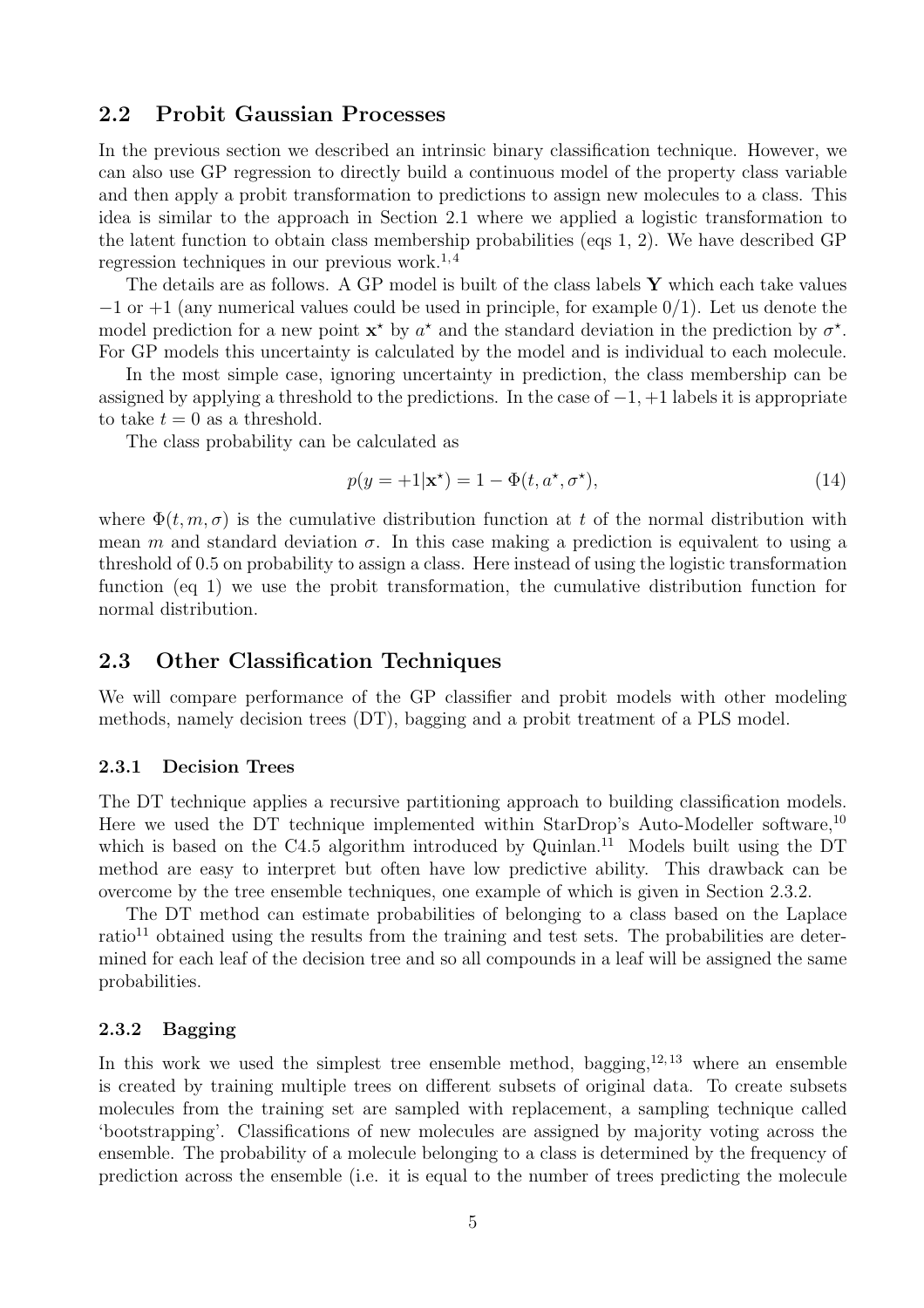in that class divided by the total number of trees). In a two-class problem this is equivalent to using a probability threshold of 0.5 to assign a molecule to a class. We have used an ensemble of 100 trees in the models generated in this study.

Bagging is a special case of the random forest technique in which each tree is built using a random subset of descriptors.

#### 2.3.3 Probit PLS Model

The probit treatment which we described in Section 2.2 can be applied to a model produced by any regression technique. For comparison, in this study we also use the Partial Least Square (PLS) method<sup>14</sup> to build continuous models and apply a probit treatment to produce classifications.

PLS does not provide an estimate of the uncertainty  $\sigma^*$  in prediction, which we need to be able to calculate class probability  $p(y = +1|\mathbf{x}^*)$  (eq 14). Therefore, for a PLS model, the uncertainties are calculated from the actual RMSE on the independent test sets, taking into account whether a new compound lies in the chemical space of the model or outside. The chemical space is determined using a Hotelling's  $T^2$  test in the space of model descriptors. In this case, the uncertainty estimates are not individual for each compound, but one value is assigned to all compounds which lie within the chemical space and a higher uncertainty to compounds outside of the chemical space.

We use the PLS implementation available in StarDrop's Auto-Modeller.<sup>10</sup> Together with each prediction, models built by the Auto-Modeller produce an uncertainty in prediction, standard deviation  $\sigma^*$ , as described above.

### 2.4 Data Sets

To make a comparison between GPs for classification and other classification techniques we have chosen two data sets; a BBB dataset previously published and modeled by Zhao *et al.*<sup>5</sup> and a hERG inhibition data set compiled in house and derived from various literature sources.

#### 2.4.1 Blood–Brain Barrier Data Set (BBB)

This data set contains 1593 compounds; 1283 BBB+ compounds (penetrating blood-brain barrier) and 310 BBB- compounds (little ability to penetrate blood-brain barrier).<sup>5</sup> The data set is originally based on that published by Adenot and Lahana.<sup>15</sup> Classification of  $BBB+$ compounds was assigned on the basis of their central nervous system (CNS) activity. Identifying BBB- compounds is more complicated and we refer to Adenot and Lahana<sup>15</sup> for a detailed account of the criteria used.

Zhao *et al.*<sup>5</sup> have modeled this data set using 19 simple molecular descriptors which mostly relate to hydrogen-bonding properties of molecules. These include Abraham descriptors, PSA, logP, logD, p*K<sub>a</sub>* for acid and base, numbers of rotatable bonds and hydrogen bonding donors and acceptors. They also built models using fragmentation schemes. The computational techniques Zhao *et al.* used to build models included recursive partitioning and binomial-PLS methods.

Zhao *et al.*<sup>5</sup> made the data set split available along with the split into training and test sets and the 19 calculated molecular descriptors. To facilitate comparison, we have used the same split and descriptors, although we excluded two duplicate compounds. The final data set we used for modeling contains 1591 compounds (1092 compounds in the training set and 499 compounds in the test set) and 18 descriptors, since one descriptor was excluded as highly correlated during the descriptor filtering stage (see Section 2.4.2).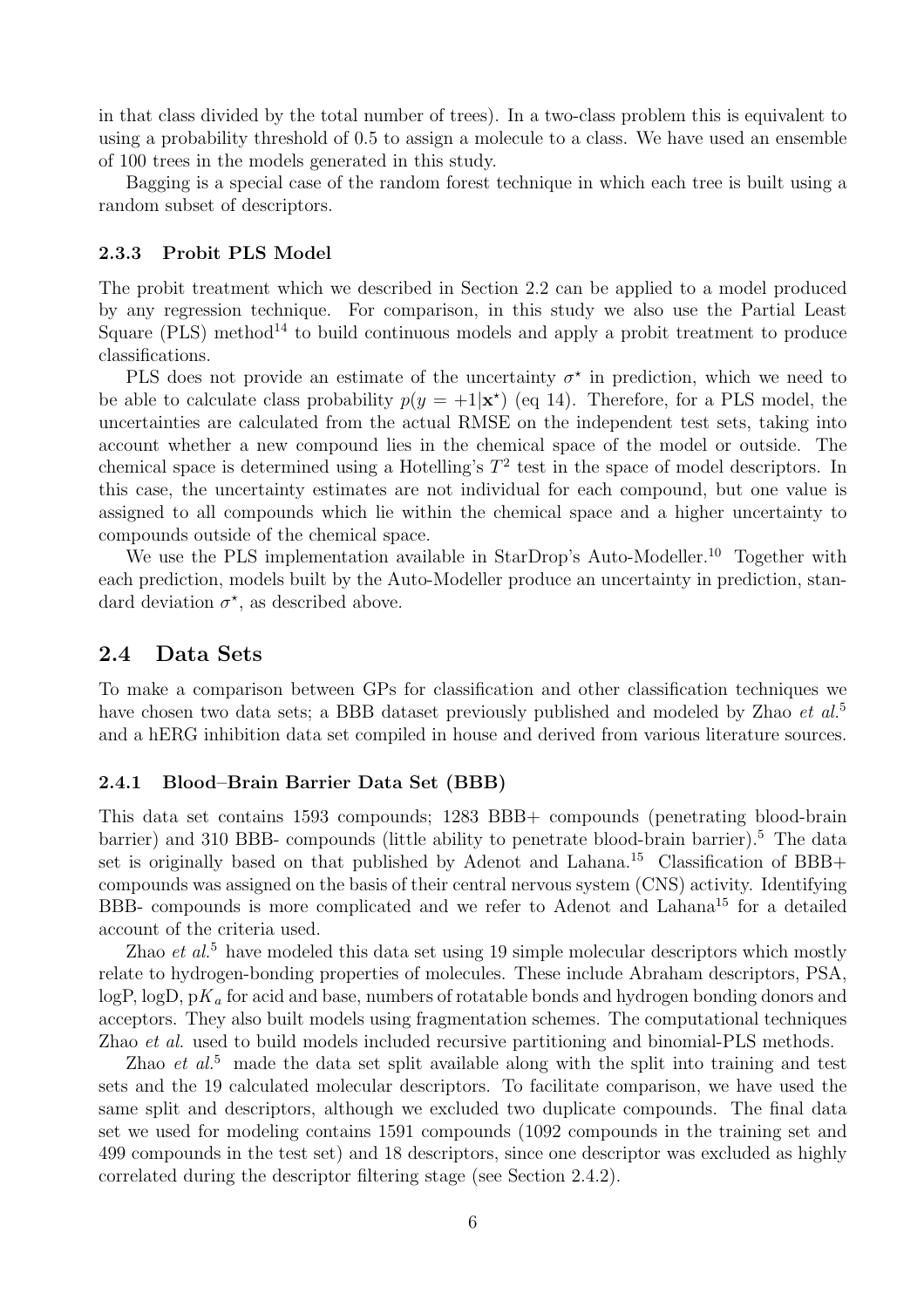#### 2.4.2 hERG Inhibition Data Set (hERG)

Data on hERG (human ether-a-go-go-related gene) potassium channel blockers were derived from various literature sources. A total of 168 compounds with patch-clamp  $\text{pIC}_{50}$  values for inhibition of the hERG channel expressed in mammalian cells were selected. This data set is an extension of the set we have modeled in the previous work.<sup>1</sup> Here we used a threshold of pIC<sub>50</sub> = 5 (IC<sub>50</sub> = 10  $\mu$ M) to classify compounds into two classes, i.e. compounds with  $pIC_{50} \leq 5$  are considered inactive (class '-') and compounds with  $pIC_{50} > 5$  are active (class '+'). The final data set contains 117 active compounds  $(2+1)$  and 51 inactive compounds  $(2-1)$ . The data set and references to literature sources are provided in the Supporting Information.

To generate descriptors and prepare the hERG set for modeling we used the automatic modeling procedure from StarDrop's Auto-Modeller which is described in detail in our previous work.<sup>4</sup>

In summary, 2D SMARTS based descriptors, which are counts of atom type and functionalities, and whole molecule properties such as logP, molecular weight, and polar surface area (a total of 330 descriptors) were calculated.

The initial data set was split into training and test sets containing 70% and 30% of the data respectively. The split of the initial data set into subsets was performed by cluster analysis based on 2D path-based chemical fingerprints and the Tanimoto similarity index. Compounds were clustered using an unsupervised non-hierarchical clustering algorithm developed by Butina.<sup>16</sup> Clusters were defined using a Tanimoto similarity index of 0.7. Once the clusters were formed, the cluster centroids and singletons were assigned to the training set. Other cluster members were assigned randomly to the training set until the correct number of compounds were assigned to the training set. The remaining compounds were assigned to the test set.

The calculated descriptors were subjected to a descriptor pre-selection step that removed descriptors with low variance and low occurrence. Specifically, descriptors with a standard deviation less than 0.0005 and descriptors represented by less than 4% of the compounds in the training set were excluded. Also, highly correlated descriptors are excluded (when the pairwise correlation exceeds 0.95 in the training set), such that just one of the pair remains.

The final hERG set used in modeling contains 157 descriptors.

# 2.5 Evaluation of Model Performance

To measure the performance of classification models we use the kappa statistic as well as the overall accuracy and accuracies for individual classes. The kappa statistic assesses the model's improvement in prediction over chance and measures the agreement between observed and predicted classification.

Let us assume that the confusion matrix for a binary model has the following form:

$$
\begin{array}{ccc}\n & \text{Predicted} \\
& Class -1 & Class 1 \\
\text{Observed} & Class -1 & TN & FP \\
& Class 1 & FN & TP\n \end{array}\n \tag{15}
$$

Here TP stands for true positives, TN for true negatives, FP for false positives and FN for false negatives. In this case, the kappa-statistic is defined as follows:

$$
\kappa = \frac{TN + TP - \eta}{N - \eta},\tag{16}
$$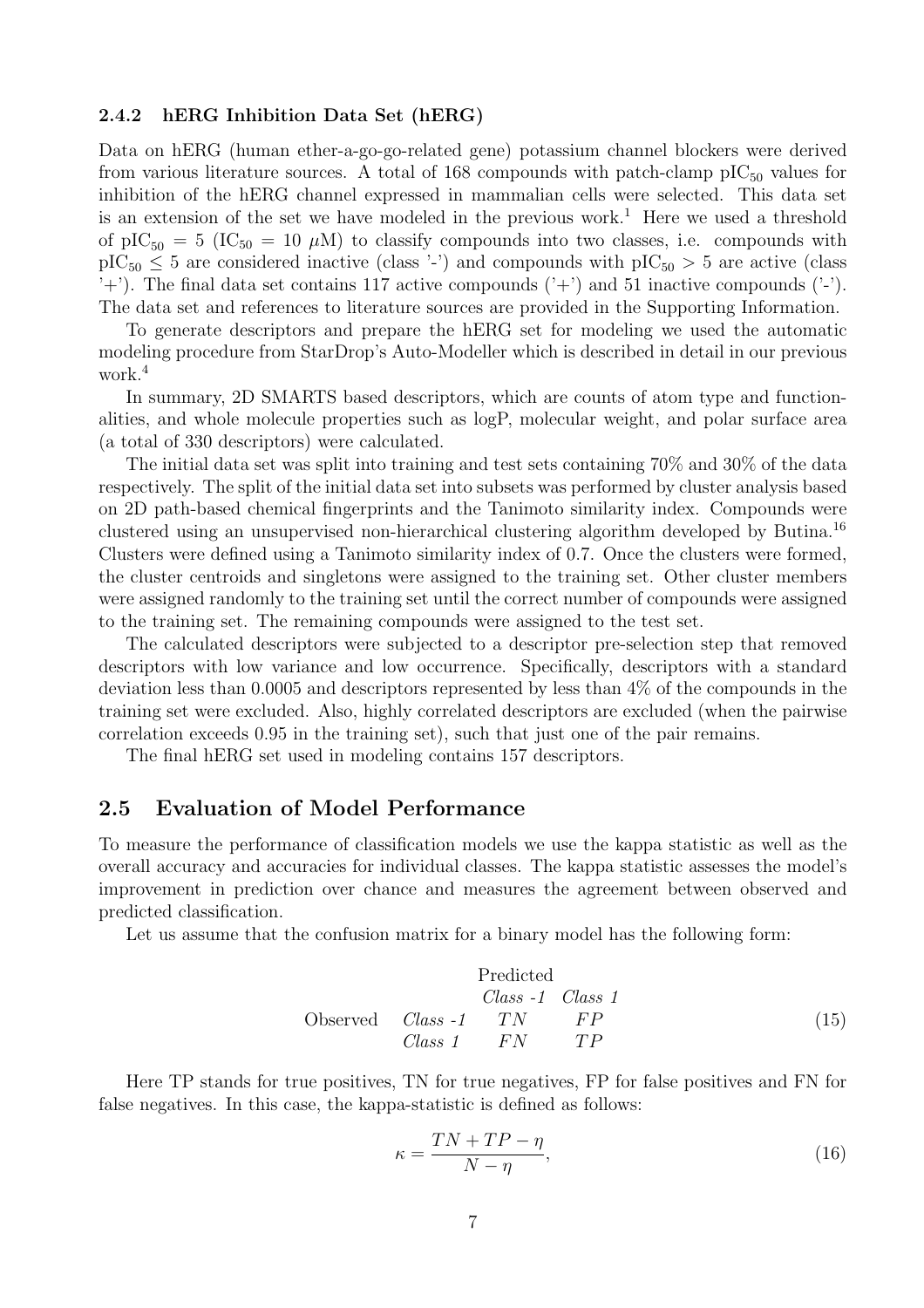where  $\eta = [(TN + FN)(TN + FP) + (TP + FP)(TP + FN)]/N$  is the agreement expected by chance.

A kappa statistic exceeding 0.8 would mean very good agreement and  $0.6 \leq \kappa < 0.8$  indicates a good agreement between predicted and observed classification.

We will also evaluate model performance using the area under the receiver operating characteristic (ROC) curve, designated as AUC.

# 3 RESULTS

# 3.1 Blood-Brain Barrier Penetration

The results of modeling the BBB data set are summarized in Table 1. For comparison we have also included the reported performance statistics for the models published by Zhao *et al.*<sup>5</sup> They have developed a variety of models using different subsets of descriptors and different modeling techniques. The models' accuracy in predicting BBB- compounds ranged from 65% to 88% on the test set, with overall accuracies from 97% to 100%. We have included their best models generated by the binomial PLS method and recursive partitioning (RP) using subsets of 19 simple descriptors and their best reported model built using a fragmentation scheme descriptors.

| rable 1: Diood-Drain Darrier Penetration: Comparison of Classincation Models |                                        |        |    |                                            |        |                          |                                            |          |            |
|------------------------------------------------------------------------------|----------------------------------------|--------|----|--------------------------------------------|--------|--------------------------|--------------------------------------------|----------|------------|
|                                                                              |                                        |        |    | $\arccuracy$ (%) train <sup><i>a</i></sup> |        |                          | $\alpha$ accuracy $(\%)$ test <sup>b</sup> | test     | test       |
| method                                                                       | desc.                                  | $^{+}$ |    | overall                                    | $^{+}$ | $\overline{\phantom{0}}$ | overall                                    | $\kappa$ | <b>AUC</b> |
|                                                                              | Zhao <i>et al.</i> models <sup>5</sup> |        |    |                                            |        |                          |                                            |          |            |
| <b>Binomial PLS</b>                                                          | 5                                      | 95     | 82 | 92                                         | 98     | 80                       | 97                                         | na       | na         |
| RP                                                                           | 5                                      | 93     | 85 | 91                                         | 98     | 78                       | 96                                         | na       | na         |
| Fragments (binPLS) <sup><math>c</math></sup>                                 | 69                                     | 98     | 94 | 97                                         | 98     | 88                       | 97                                         | na       | na         |
| This work classification techniques, Zhao descriptors                        |                                        |        |    |                                            |        |                          |                                            |          |            |
| DT                                                                           | 10                                     | 99     | 86 | 96                                         | 100    | 78                       | 98                                         | 0.85     | 0.88       |
| Bagging                                                                      | 18                                     | 99     | 88 | 97                                         | 100    | 78                       | 98                                         | 0.85     | 0.96       |
| GP classifier                                                                | 18                                     | 99     | 80 | 94                                         | 100    | 73                       | 97                                         | 0.81     | 0.90       |
| probit-GP                                                                    | 18                                     | 99     | 78 | 94                                         | 100    | 76                       | 97                                         | 0.84     | 0.92       |
| probit-PLS                                                                   | 18                                     | 99     | 75 | 93                                         | 100    | 76                       | 97                                         | 0.84     | 0.89       |

Table 1: Blood-Brain Barrier Penetration: Comparison of Classification Models

<sup>a</sup> Training set 1092 compounds.

 $<sup>b</sup>$  Test set 499 compounds.</sup>

 $\epsilon$ . This model is using different descriptors from the other models.

The data set contains a larger proportion of BBB+ compounds than BBB- compounds. Therefore, we would expect it to be much more difficult to accurately predict BBB- compounds and therefore the accuracy in predicting BBB- is the most important statistical measure for this set (this is also reflected in the  $\kappa$  statistic).

Overall, all of the models are good and compare well to models produced by Zhao *et al*. The best models in this study were produced by the Bagging and DT methods, which achieve 78% accuracy in BBB- class. Although they are not the best models, the GP classifier and the GP probit model are comparable in performance to other models using these descriptors. For comparison, the best Zhao *et al.* model using the same set of descriptors achieved 80%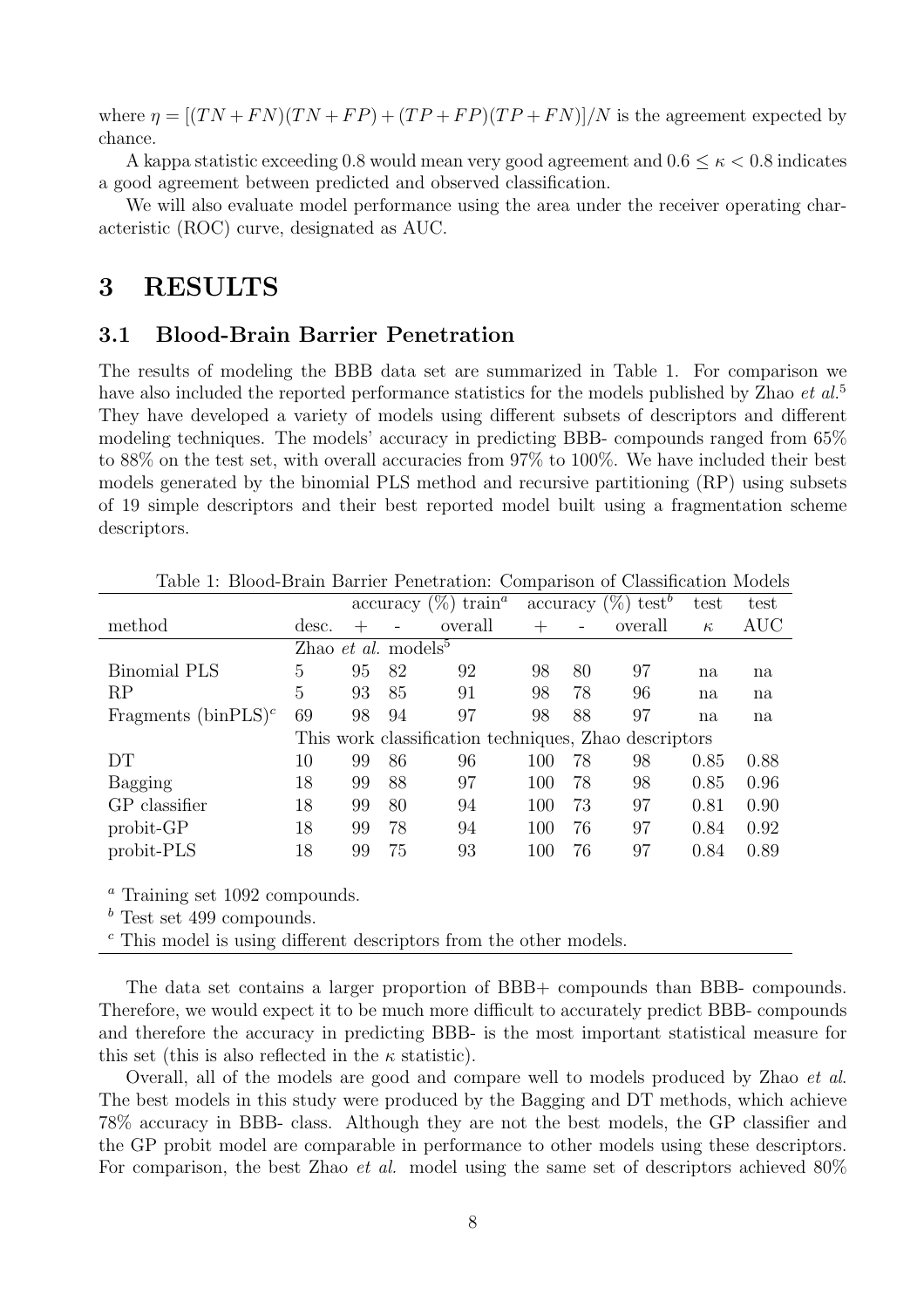accuracy in predicting BBB-, and the best model using fragmentation schemes achieved 88% accuracy in BBB-.

Another important performance measure to look at is the area under the ROC curve (AUC) (the last column in Table 1) and also the shape of the ROC curve. Figure 2 shows ROC curves on the test set for five models developed in this work. The Bagging model produced the best curve and the DT model has the worst ROC curve, despite having performance statistics equal to the Bagging model. All the techniques used in this work provide fully probabilistic output apart from the decision trees technique. The DT technique also provides probabilities of belonging to a class based on Laplace ratio, $^{11}$  but it is not appropriate in this case to change the probability threshold to assign class membership (as done when constructing ROC curves). Therefore, the DT model is actually represented by a point and not a curve. If for other models we would ignore the probabilistic output and use just the class membership information for ROC curves, the classifiers would be represented by single points, as for the DT model.



Figure 2: ROC curves for predictions of BBB+/- on the test set for five different models.

| method                                    | number of | accuracy in | $\kappa$ | improved?    |  |  |  |
|-------------------------------------------|-----------|-------------|----------|--------------|--|--|--|
|                                           | compounds | BBB- $(\%)$ |          |              |  |  |  |
| DT                                        | 479       | 69          | 0.79     | $\mathbf{n}$ |  |  |  |
| Bagging                                   | 493       | 82          | 0.89     | yes          |  |  |  |
| GP classifier                             | 489       | 76          | 0.84     | yes          |  |  |  |
| probit-GP                                 | 479       | 74          | 0.84     | $\mathbf{n}$ |  |  |  |
| probit-PLS                                | 476       | 65          | 0.77     | $\mathbf{n}$ |  |  |  |
|                                           |           |             |          |              |  |  |  |
| $\alpha$ Test set contains 499 compounds. |           |             |          |              |  |  |  |

Table 2: Evaluation of Performance of BBB Models on 'Confident' Compounds From the Test  $Set^a$ 

In addition to achieving a high accuracy of prediction, a good classifier should provide an estimate of confidence in that prediction, i.e. a probability of belonging to the predicted class. The GP classifier, Bagging and probit models provide an individual probability for each compound. The probabilistic output of DT models is much less sophisticated and accurate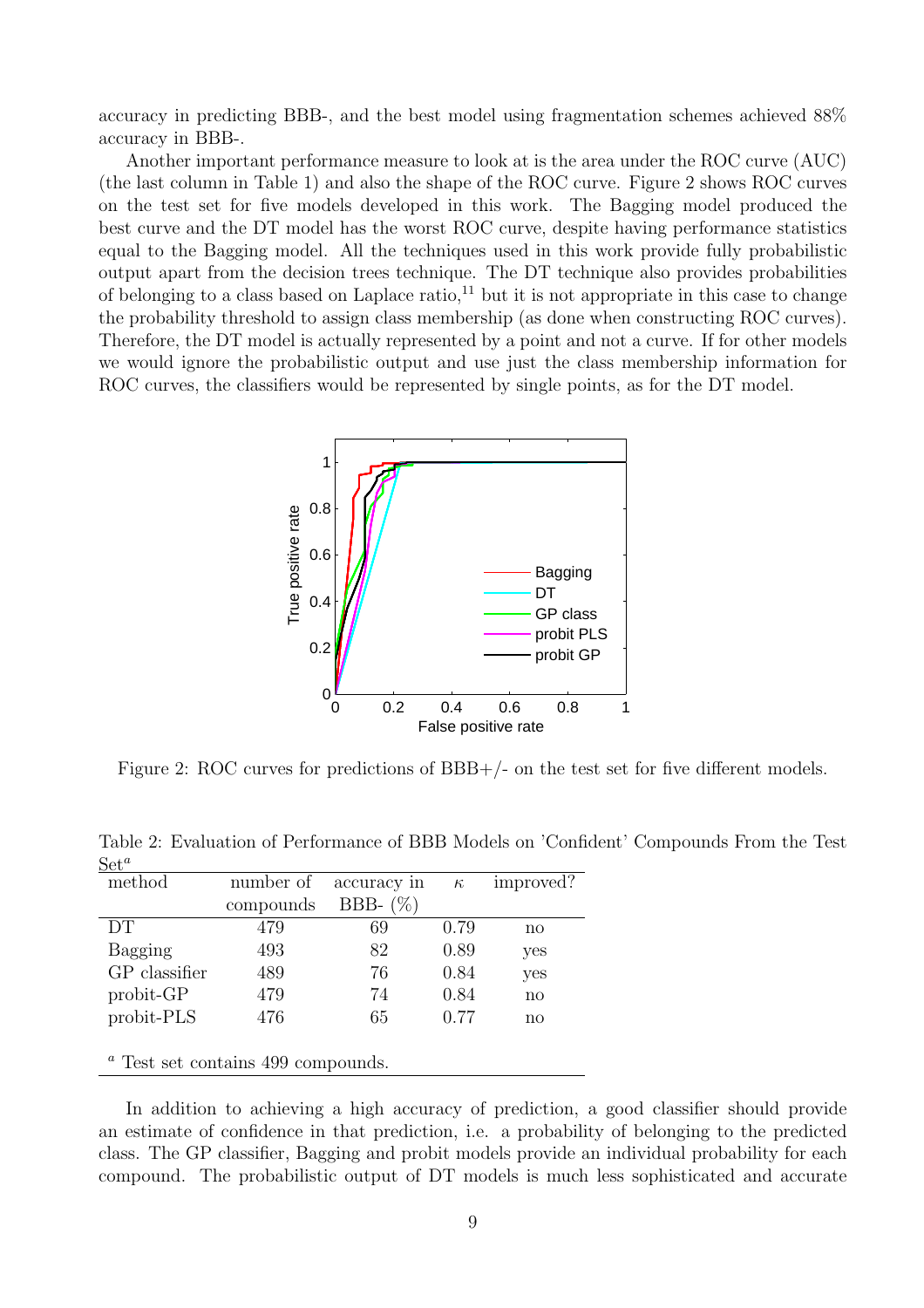than the other techniques used in this work, as reflected in the ROC curve for the DT model (see Figure 2) and smallest AUC (0.88).

For each model we have considered compounds from the test set which were 'confidently' predicted, that is they have predicted probability for the assigned class in the interval [0, 0.25] or [0.75, 1]. We expect that performance of the model on such a subset should be better than on all the data. The results are summarized in Table 2. Comparing the  $\kappa$  statistic and accuracy for BBB- compounds evaluated on all the test set data (from Table 1) to statistics on 'confident' compounds we can see that only the Bagging and GP classifier models have improved performance.

### 3.1.1 Comparison with Existing BBB Models

In recent years there have been a variety of publications describing predictive models for bloodbrain barrier penetration. They used a variety of different descriptors and computational approaches. Some concentrated on continuous modeling of the logarithm of the brain:blood partition coefficient (logBB), others on classification models predicting BBB+/-. It is beyond of the scope of this paper to provide a comprehensive review of work on classifying BBB penetration, but we refer to a recent review by Clark,<sup>17</sup> and the works of Li *et al.*,<sup>18</sup> Zhao *et al.*<sup>5</sup> and Kortagere *et al.*<sup>19</sup> In general, the accuracy in predicting penetrating BBB compounds exceeds the accuracy in predicting non-penetrating compounds. Overall, the accuracy in predicting BBB- ranges from 61% to 87% and the accuracy in predicting BBB+ ranges from 79% to 99% and therefore these models are broadly comparable to those in this study.

# 3.2 Modeling hERG Inhibition

The results of modeling the hERG data set are summarized in Table 3. Again, as in the case of the BBB set, the initial hERG data set contains a larger proportion of active compounds than inactive. Therefore, the predictions for active compounds are expected to be less accurate than for active compounds. The best model was produced by the GP classifier, which achieved a 65% accuracy in the inactive class and  $\kappa = 0.66$ . The  $\kappa$ -statistic indicates that this model achieved good agreement between predicted and observed values. The performance of other models is worse than of GP-classifier judging by the  $\kappa$ -statistic.

| Table 6. Modernig harter minoriton. Comparison or Classification Models |                      |                                     |        |     |                 |                       |        |     |          |      |  |
|-------------------------------------------------------------------------|----------------------|-------------------------------------|--------|-----|-----------------|-----------------------|--------|-----|----------|------|--|
|                                                                         |                      | training $set^a$                    |        |     |                 | test set <sup>b</sup> |        |     |          |      |  |
|                                                                         |                      | $\arctan\left(\frac{\%}{\%}\right)$ |        |     | accuracy $(\%)$ |                       |        |     |          |      |  |
| method                                                                  | desc.                | inactive                            | active | all | $\kappa$        | inactive              | active | all | $\kappa$ | AUC  |  |
| DT                                                                      |                      | 82                                  | 98     | 93  | 0.82            | 65                    | 91     | 82  | 0.58     | 0.78 |  |
| Bagging                                                                 | 157                  | 100                                 | 100    | 100 | 1.00            | 59                    | 97     | 84  | 0.61     | 0.85 |  |
| GP classifier                                                           | 157                  | 82                                  | 96     | 92  | 0.81            | 65                    | 97     | 86  | 0.66     | 0.84 |  |
| $probit-GP$                                                             | 157                  | 71                                  | 99     | 91  | 0.75            | 53                    | 100    | 84  | 0.60     | 0.85 |  |
| probit-PLS                                                              | 157                  | 44                                  | 95     | 81  | 0.45            | 41                    | 97     | 78  | 0.43     | 0.79 |  |
|                                                                         |                      |                                     |        |     |                 |                       |        |     |          |      |  |
| $\sim$ $\sim$ $\sim$ $\sim$                                             | $\sim$ $\sim$ $\sim$ |                                     |        |     |                 |                       |        |     |          |      |  |

Table 3: Modeling hERG Inhibition: Comparison of Classification Models

<sup>a</sup> Training set 118 compounds.

 $b$  Test set 50 compounds.

Figure 3 shows ROC curves constructed on the hERG test set compounds for the five models. The Bagging model and probit-GP model have the best curves and the DT model has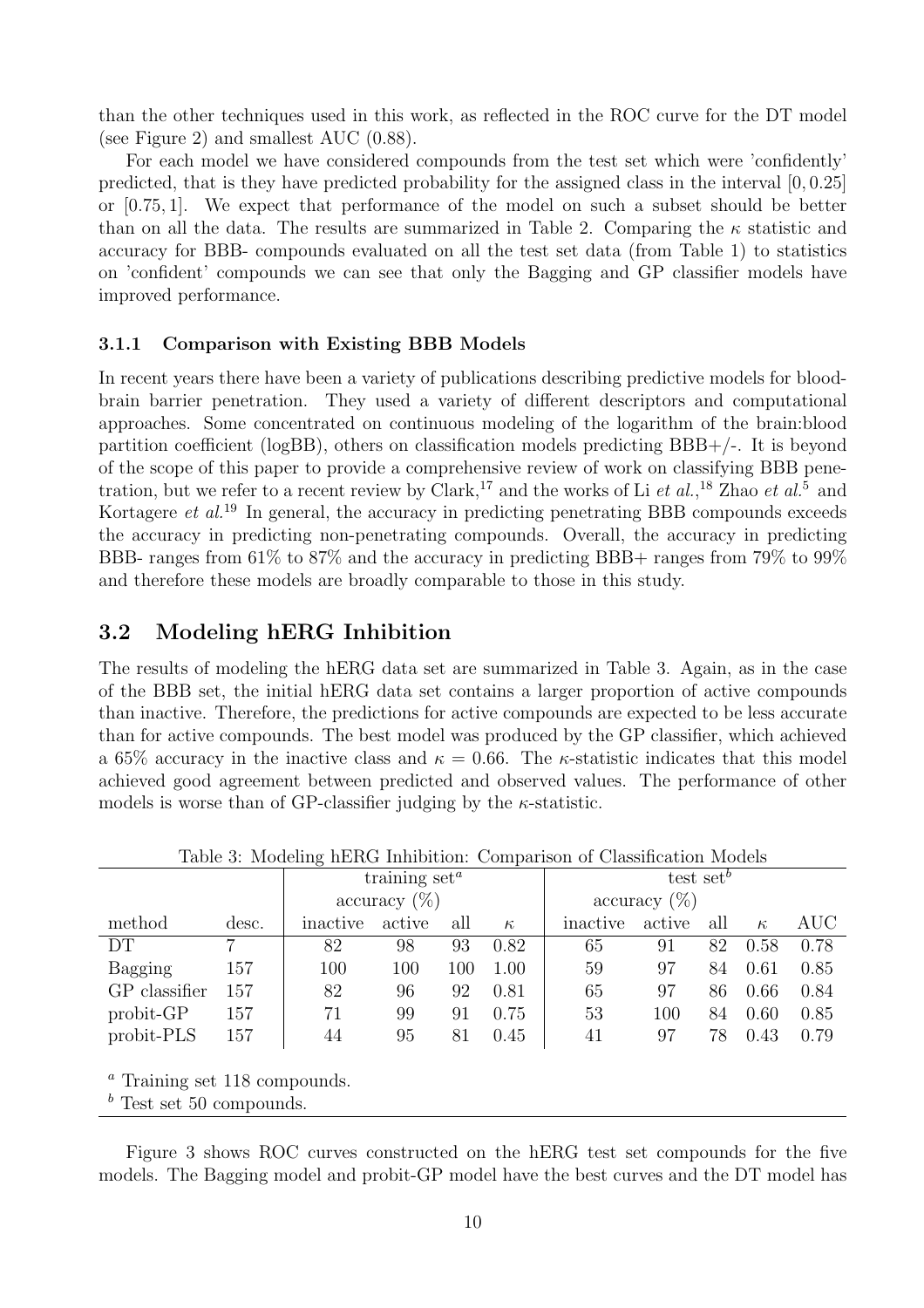the worst ROC curve. As we discussed in Section 3.1, this is a reflection of drawbacks of the probabilistic output of DT technique.

To evaluate whether the predicted probabilities provide good estimates of the confidence in prediction for the hERG inhibition models we performed the same analysis as in Section 3.1. The performance statistics were calculated only for 'confident' compounds from the test set for each model. As before, we have considered a compound as 'confident' if the predicted probability for the assigned class lies in interval [0, 0.25] or [0.75, 1]. The results are summarized in Table 4. Comparing Tables 3 and 4 one can see that Bagging, probit-GP and probit-PLS models have improved performance for 'confident' predictions. However, despite the improvement, the probit-PLS model is still not a very good model. GP classifier performance remained unchanged when considering only 'confident' predictions. Interestingly, the performance of the DT model on 'confident' predictions is significantly worse than the overall performance on all compounds in the test set, indicating that the assignment of confidence by this method has little meaning in this case.



Figure 3: ROC curves for predictions of hERG inhibition on the test set for five different models.

| $\text{Det}^{\omega}$ |         |                  |          |                        |  |  |
|-----------------------|---------|------------------|----------|------------------------|--|--|
| method                | number  | accuracy for     | $\kappa$ | improved?              |  |  |
|                       | of cpds | inactives $(\%)$ |          |                        |  |  |
| DT                    | 37      | 14               | 0.21     | $\mathbf{n}\mathbf{o}$ |  |  |
| Bagging               | 36      | 63               | 0.72     | yes                    |  |  |
| GP classifier         | 42      | 64               | 0.66     | $\mathbf{n}$           |  |  |
| probit-GP             | 36      | 60               | 0.68     | yes                    |  |  |
| probit-PLS            | 32      | 50               | 0.60     | yes                    |  |  |
|                       |         |                  |          |                        |  |  |
|                       |         |                  |          |                        |  |  |

Table 4: Evaluation of Performance of hERG Models on 'Confident' Compounds from the Test  $\Omega \cup a$ 

<sup>a</sup> Test set contains 50 compounds.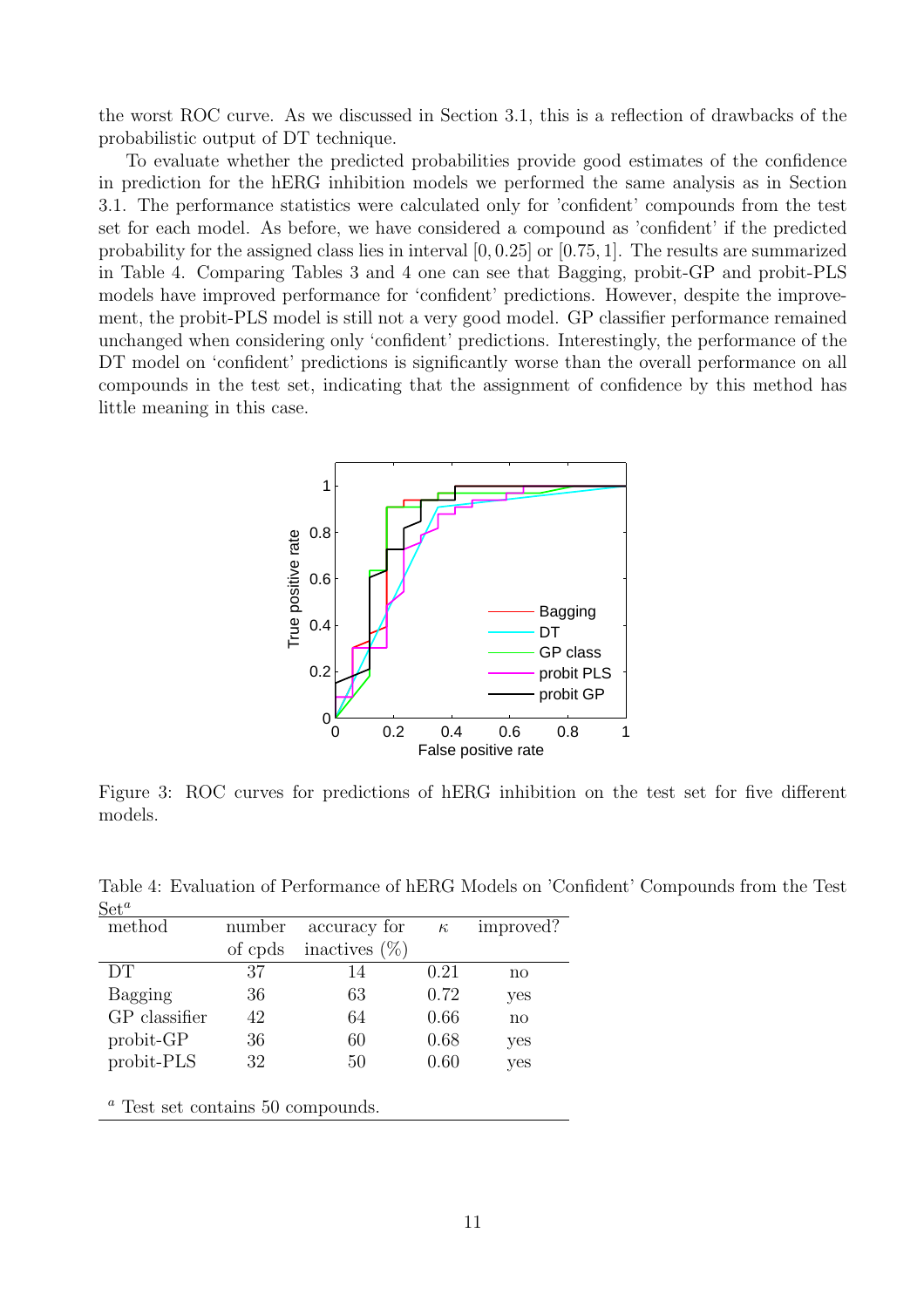#### 3.2.1 Comparison with Published hERG Models

A good summary of published classification QSAR models for hERG inhibition is provided by Thai and Ecker.<sup>20</sup> Different values of  $IC_{50}$  are proposed in the literature as thresholds to separate compounds into actives and inactives. The most commonly used thresholds are  $1\mu$ M and 10 $\mu$ M. In our model we have used  $IC_{50} = 10 \mu M$  as a threshold. Thai and Ecker utilized a binary QSAR method to build a classification model with  $10\mu M$  threshold, achieving a 75% overall accuracy on a test set of 64 compounds, 86% accuracy in predictive active compounds and 55% accuracy in predicting inactive compounds.

# 4 CONCLUSIONS

This study suggests that GP approaches to classification are comparable in accuracy to those produced by the DT ensemble methods that are widely considered to represent the state of the art in classification modeling. In common with GP regression techniques, GP classification methods have a number of advantages; the confidence in prediction is estimated for each individual compound, as Bayesian methods they are robust to overtraining and they require no user-determined parameters, meaning that they may be used as part of an automated model building scheme. One disadvantage of the intrinsic GP classification methods (but not GPprobit) is the computational complexity of the algorithm, which scales as  $O(N^3(N+K))$ , where  $N$  is the number of compounds in the training set and  $K$  is the number of descriptors. For comparison, the computational complexity of GP-probit models can range from  $O(N^3)$  to  $O(N<sup>4</sup>)$  depending on the chosen hyperparameter optimization technique. This means that the GP classification method may be impractical for very large data sets including large numbers of descriptors.

We have also investigated the correspondence of the estimated confidence in prediction with accuracy. The results have been mixed, showing only a small improvement in accuracy if any. This suggests that, while the probabilistic methods such as bagging and GPs capture the uncertainty due to the variation in model fit, they miss a significant source of variability. It is likely that one missing source of variability is the influence of additional descriptors that is not captured by the training set, for example functionalities that are not well represented in the training set molecules. This illustrates a limitation in currently available descriptors, namely that typically each individual descriptor has a low correlation with the observable being modeled. This means that many descriptors are often required to build a highly predictive model and the transferability of models to new molecules containing previously unseen structural motifs can be limited. Advanced 'machine learning' techniques such as DT ensembles and GPs may have now reached the limit of predictive power with the currently available descriptor sets.

## ACKNOWLEDGEMENT

We would like to thank Christopher Leeding for proof-reading the paper.

Supporting Information Available: Structures in SMILES format, observed values and reference sources for 168 compounds of the hERG data set. This material is available free of charge via the Internet at http://pubs.acs.org.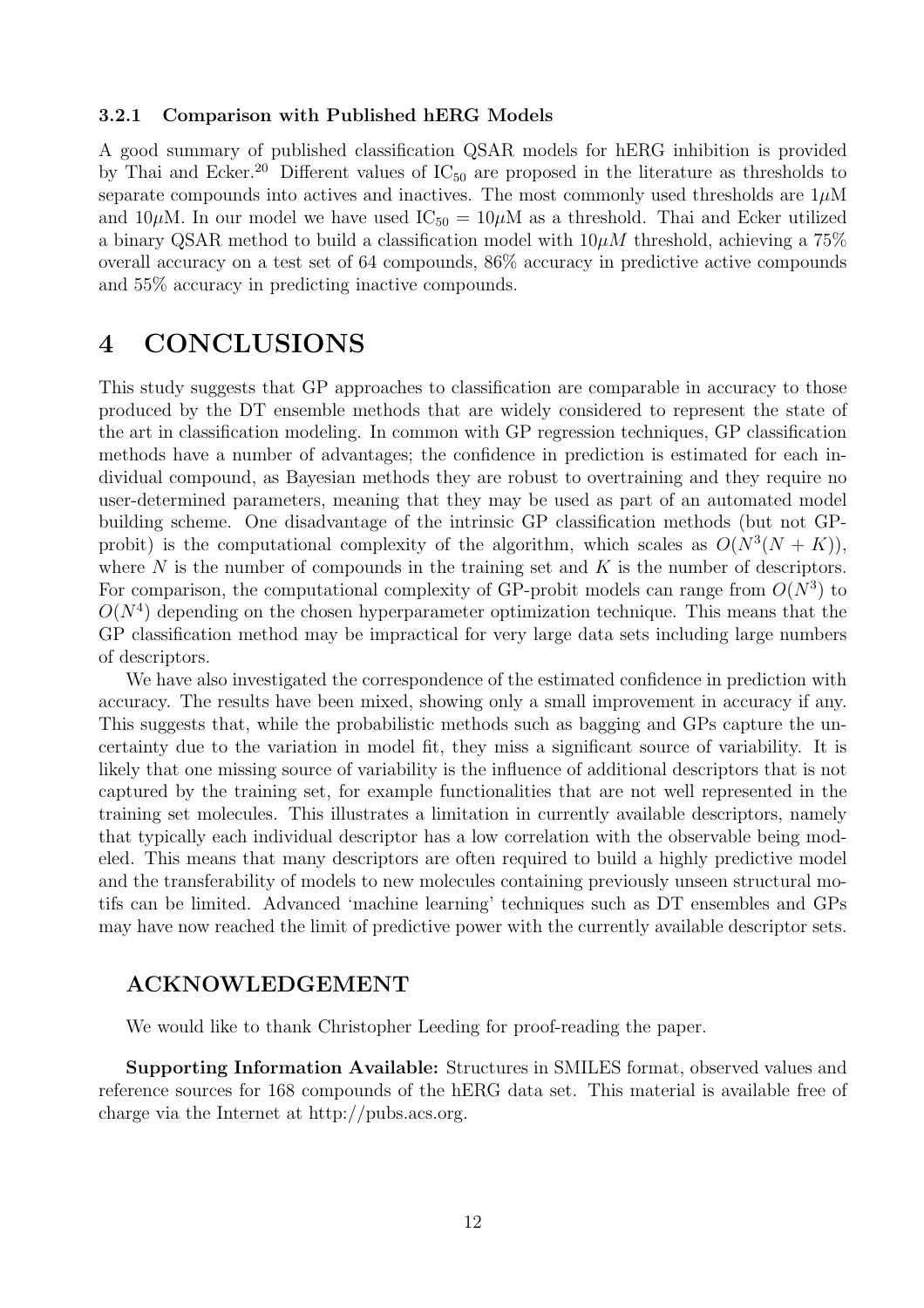# References

- (1) Obrezanova, O.; Cs´anyi, G.; Gola, J.M.R.; Segall, M.D. Gaussian Processes: A Method for Automatic QSAR Modeling of ADME Properties. *J. Chem. Inf. Model.* 2007, *47*, 1847–1857.
- (2) Burden, F. R. Quantitative Structure-Activity Relationship Studies Using Gaussian Processes. *J. Chem. Inf. Comput. Sci.* 2001, *41*, 830–835.
- (3) Schwaighofer, A.; Schroeter, T.; Mika, S.; Laub, J.; Laak, A. T.; Sulzle, D.; Ganzer, U.; Heinrich, N.; Muller, K. R. Accurate Solubility Prediction with Error Bars for Electrolytes: A Machine Learning Approach. *J. Chem. Inf. Model.* 2007, *47*, 407–424.
- (4) Obrezanova, O.; Gola, J.M.R.; Champness, E.J.; Segall, M.D. Automatic QSAR Modeling of ADME Properties: Blood-Brain Barrier Penetration and Aqueous Solubility. *J. Comput. Aided Mol. Des.* 2008, *22*, 431–440.
- (5) Zhao, Y.H.; Abraham, M.H.; Ibrahim, A.; Fish, P.V.; Cole, S.; Lewis, M.L.; de Groot, M.J.; Reynolds, D.P. Predicting Penetration Across the Blood-Brain Barrier from Simple Descriptors and Fragmentation Schemes. *J. Chem. Inf. Model.* 2007, *47*, 170–175.
- (6) Schwaighofer, A.; Schroeter, T.; Mika, S.; Hansen, K.; Laak, A. T.; Lienau, P.; Reichel, A.; Heinrich, N.; Muller, K. R. A Probabilistic Approach to Classifying Metabolic Stability. *J. Chem. Inf. Model.* 2008, *48*, 785–796.
- (7) Rasmussen, C. E.; Williams, C. K. I. *Gaussian Processes for Machine Learning*; The MIT Press: Cambridge, Massachusetts, 2006.
- (8) Gibbs, M.; Mackay, D. J. C. Variational Gaussian Process Classifiers. *IEEE Transactions on Neural Networks.*, 2000, *11*, 1458–1464.
- (9) Press, W. H.; Flannery, B. P.; Teukolsky, S. A.; Vetterling, W. T. *Numerical Recipes in C: The Art of Scientific Computing*; Cambridge University Press: Cambridge, U.K., 1988.
- (10) *StarDrop, Version 4.2.1* ; Optibrium Ltd.: Cambridge, U.K.
- (11) Quinlan, J.R. *C4.5: Programs for Machine Learning*; Morgan Kauffman Publishers, Inc.: San Mateo, 1993.
- (12) Breiman, L. Bagging Predictors. *Mach. Learn.* 1996, *24*, 123–140.
- (13) Svetnik, V.; Liaw, A.; Tong, C.; Culberson, J.C.; Sheridan, R.P.; Feuston, B.P. Random Forest: A Classification and Regression Tool for Compound Classification and QSAR Modeling. *J. Chem. Inf. Comput. Sci.* 2003, *43*, 1947–1958.
- (14) Wold, S.; Sjöström, M.; Eriksson, L. Partial Least Squares Projections to Latent Structures (PLS) in Chemistry. In *The Encyclopedia of Computational Chemistry*; Schleyer, P. von R.; Allinger, N. L.; Clark, T.; Gasteiger, J.; Kollman, P.; Schaefer III, H. F.; Schreiner, P. R., Eds.; Wiley: Chichester, 1998; Vol. 3, pp. 2006–2022.
- (15) Adenot, M.; Lahana, R.J. Blood-Brain Barrier Permeation Models: Discriminating Between Potential CNS and non-CNS Drugs Including P-Glycoprotein Substrates. *J. Chem. Inf. Comput. Sci.* 2004, *44*, 239–248.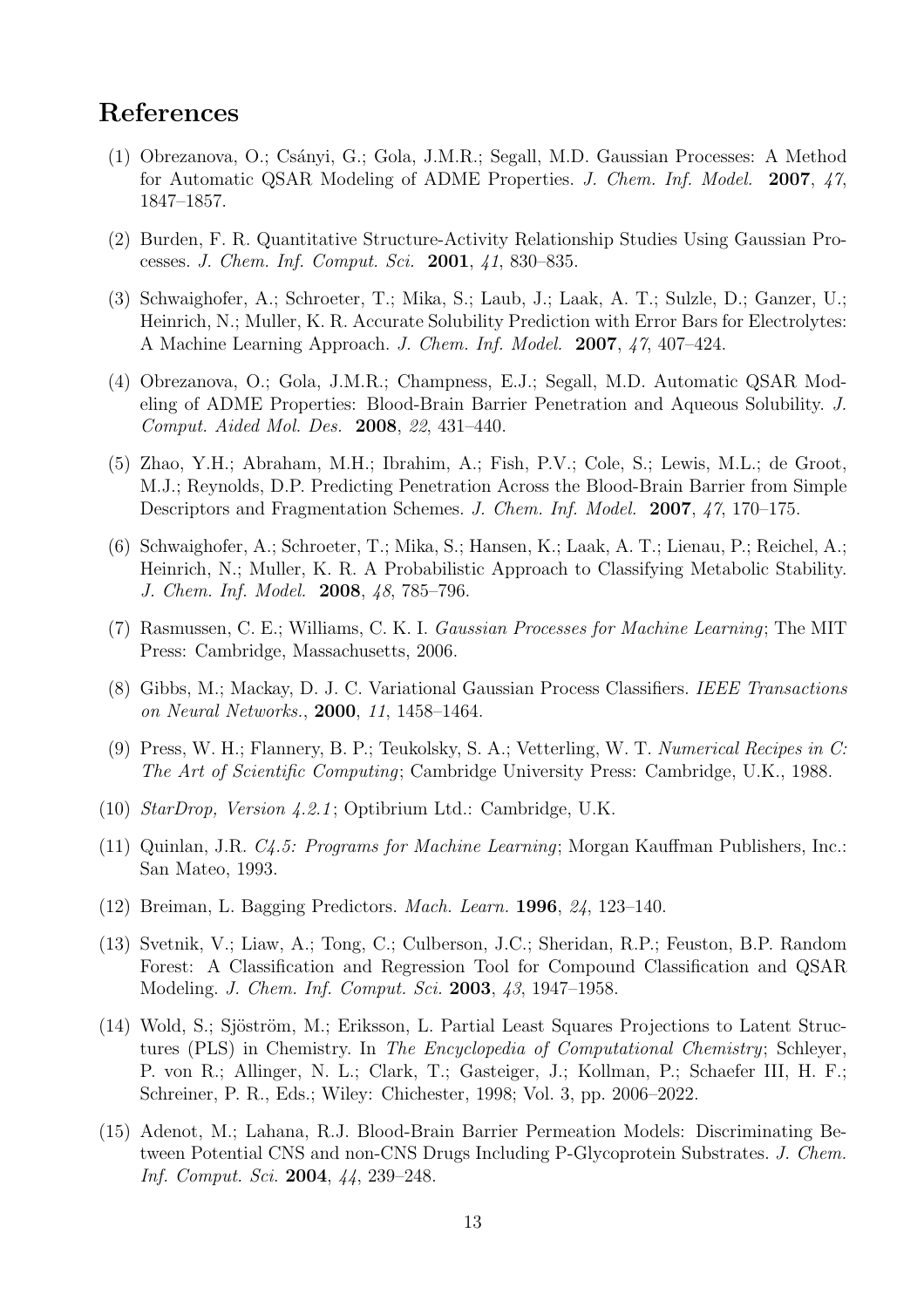- (16) Butina, D. Unsupervised Data Base Clustering Based on Daylight's Fingerprint and Tanimoto Similarity: A Fast and Automated Way to Cluster Small and Large Data Sets. *J. Chem. Inf. Comput. Sci.* 1999, *39*, 747–750.
- (17) Clark, D.E. In Silico Prediction of Blood-Brain Barrier Permeation. *Drug Discov. Today* 2003, *8*, 927–933.
- (18) Li, H.; Yap, C.W.; Ung, C.Y.; Xue, Y.; Cao, Z.W.; Chen, Y.Z. Effect of Selection of Molecular Descriptors on the Prediction of Blood-Brain Barrier Penetrating and Nonpenetrating Agents by Statistical Learning Methods. *J. Chem. Inf. Model.* 2005, *45*, 1376–1384.
- (19) Kortagere, S.; Chekmarev, D.; Welsh, W.J.; Ekins, S. New Predictive Models for Blood-Brain Barrier Permeability of Drug-Like Molecules. *Pharm. Res.* 2008, *25*, 1836–1845.
- (20) Thai, K.-M.; Ecker, G.F. A Binary QSAR Model for Classification of hERG Potassium Channel Blockers. *Bioorg. Med. Chem.* 2008, *16*, 4107–4119.